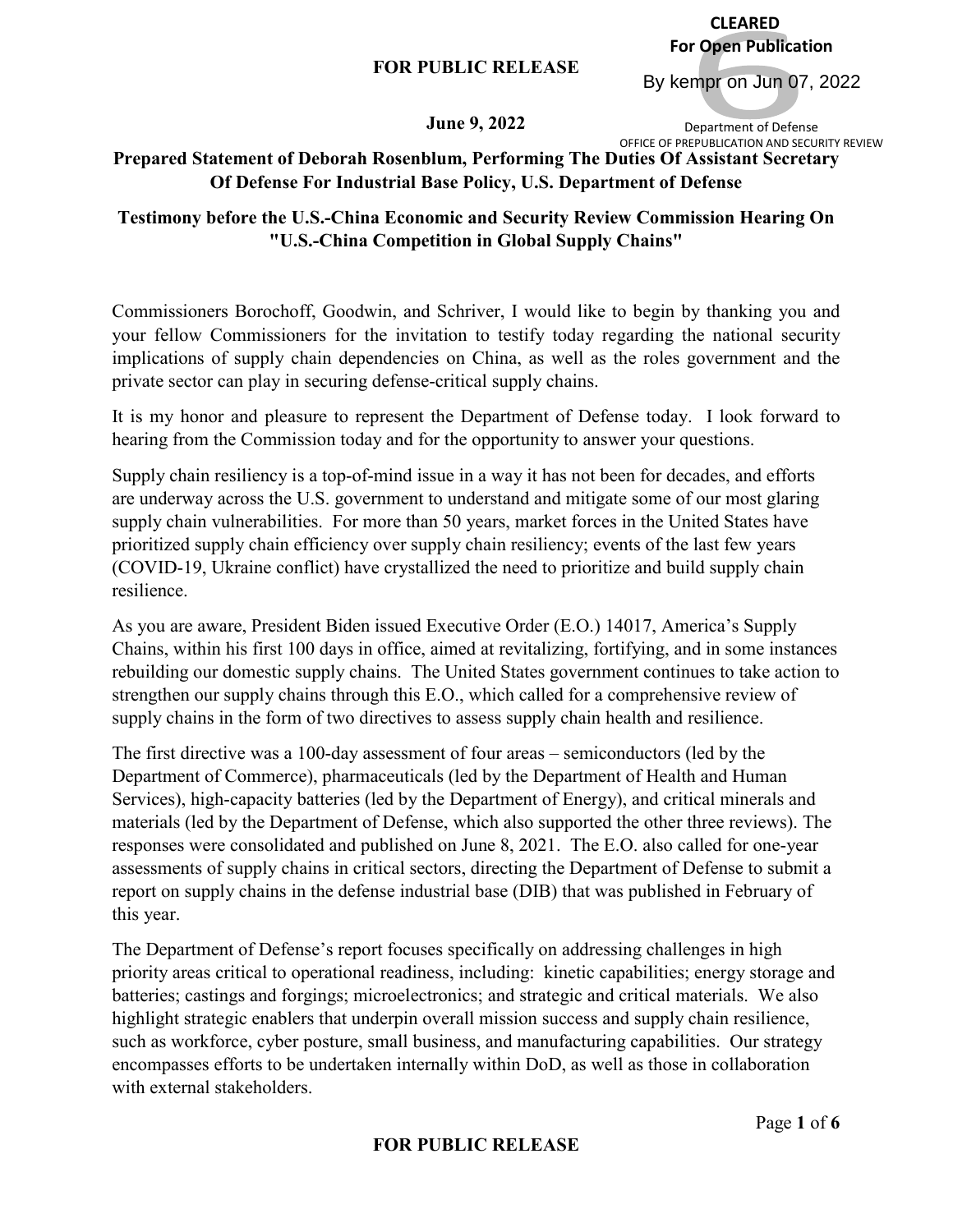The United States increasingly recognizes that supply chain resilience is both a whole-ofgovernment and a whole-of-economy requirement, necessitating analysis and solutions emanating from interagency, industry, and international partners. Revitalizing supply chains requires that the United States make cooperative, strategic, timely decisions to build domestic capacity, collaborate with partners and allies, and safeguard our markets. This approach, when balanced across both supply and demand, will facilitate the development of robust markets.

The Department is prioritizing China as our long-term pacing challenge. Beijing has demonstrated increased military confidence and a willingness to take risks. Simultaneously, we face other advanced and persistent threats – as clearly evidenced by Russia's invasion of Ukraine. Russia, Iran, North Korea, and other adversarial transnational and non-state actors are not forgotten in our supply chain resiliency efforts.

### **Supply Chain Vulnerabilities and Their Impact on U.S. Military Readiness.**

We at the Department find that U.S. reliance on sole-source suppliers and foreign sources poses risks to domestic capability and capacity to produce the products we require. Over time, many domestic suppliers have lost business and/or exited the market due to unpredictable DoD procurement practices and competitive pressures from foreign nations, particularly China.

The average American aerospace company relies on roughly 200 first tier suppliers. The second and third tiers have more than  $12,000$  $12,000$  companies.<sup>1</sup> With globalization of supply chains, these suppliers and their goods come from a wide array of places. Some foundational industrial supply chain sectors, like optical instruments, mechanical gears, welding equipment, and printed circuit boards, source a large part of their components from outside North America.<sup>[2](#page-5-1)</sup>

For instance, in 1990, the U.S share of global semiconductor manufacturing capacity stood at 37 percent. In 2020, the U.S share had declined to 12 percent.<sup>[3](#page-5-2)</sup> 88 percent of the production, and 98 percent of the assembly, packaging, and testing of microelectronics is performed overseas primarily in Taiwan, South Korea, and China (with China aggressively pursuing a larger market share). $4$ 

The concentration of global supply chains for strategic and critical materials in China creates risk of disruption and politicized trade practices. For example, China dominates the global advanced battery supply chain, including lithium hydroxide (94 percent), cells (76 percent), electrolyte (76 percent), lithium carbonate (70 percent), anodes (65 percent), and cathodes (53 percent). <sup>[5,](#page-5-4)[6](#page-5-5)</sup> China's lower production costs make importing materials more profitable than producing the same material domestically. It reduces the likelihood of U.S. private capital investment, leading to erosion of the profitability and competitiveness of U.S. manufactured materials and resources.[7](#page-5-6)

China's ability to offer low prices for goods are a challenge for U.S. manufacturers including the Defense Industrial Base. China's competitive pricing and aggressive market capture strategy has led DoD's suppliers to source materials from Chinese producers. For instance, China has captured more and more of the global steel market, pushing U.S. suppliers out of the market,

## Page **2** of **6**

### **FOR PUBLIC RELEASE**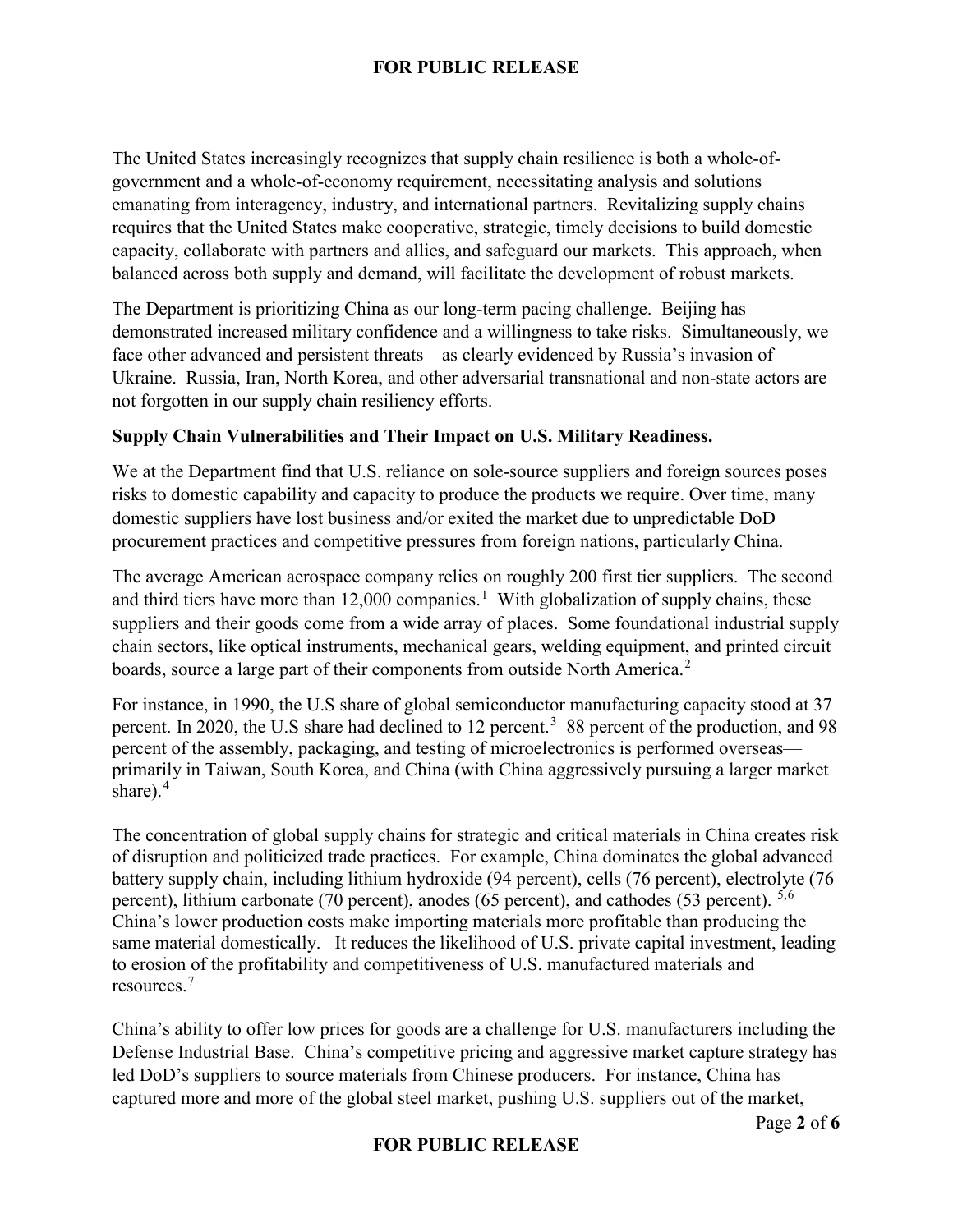making it harder to get steel for things like rocket motor cases, including for some missiles the U.S. is supplying to Ukraine. Low-volume and volatile procurement driven by U.S. Government and DoD practices compound China's price advantage by generating high startup costs and limited profits for U.S. businesses. [8](#page-5-7)

U.S. supply chains currently involve significant materials and products from foreign manufacturers. For example, China produces more tonnage of cast products than the next seven highest producing countries, and over four times as much as the U.S. DoD counts on China for very large cast and forged (C&F) products used in the production of some defense systems and many machine tools and manufacturing systems on which the DoD is reliant. <sup>[9](#page-5-8)</sup> DoD's one-year E.O. 14017 report noted that C&F parts are critical to the development, procurement, and sustainment of all major defense systems, including surface ships and submarines. Multiple U.S. sources report that China can often deliver a completed item for the same cost that a U.S. forge will pay for the raw materials needed to produce the parts of an item. The Department plans to make significant investments through the Industrial Base Analysis and Sustainment (IBAS) program and Navy to help de-risk naval vessel production plans. We are also extending existing IBAS and Navy partnerships with Oak Ridge National Lab to refine ways to supplement C&F capabilities, including additive and hybrid manufacturing processes, and advanced digital metrology.

The Office of the Under Secretary of Defense for Acquisition and Sustainment (A&S) is also focused on ensuring that the Department acquires and sustains the country's defense capabilities from trusted sources. A&S also represents the Department within interagency organizations, like the Committee on Foreign Investment in the United States (CFIUS) and Team Telecom, to protect industrial base interests through the national security lens. We have found that predatory capital from the People's Republic of China (PRC) erodes DoD's mission by undermining its foundation - the DIB's manufacturing and technology advantage. An estimated \$500 billion worth of intellectual property is either stolen or co-opted by the PRC annually.

## **How the Department of Defense is Addressing Weaknesses in Defense-Critical Supply Chains.**

DoD is committed to strengthening its industrial base and establishing a network of domestic and allied supply chains to meet national security needs. Given the breadth and scale of defense supply chains, DoD is initially prioritizing four areas in which critical vulnerabilities pose the most pressing threat to national security as outlined in the February 2022 E.O. report. These focus areas are:

- **Kinetic capabilities**: current missiles systems and advanced and developing missile capabilities, including hypersonic weapons technology, as well as directed energy weapons
- **Energy storage and batteries**: high-capacity batteries, particularly lithium batteries
- **Castings and forgings**: metals or composites developed into key parts and manufacturing tools through high-intensity processes
- **Microelectronics**: State-of-the-Practice (SOTP), legacy, and State-of-the-Art (SOTA) microelectronics.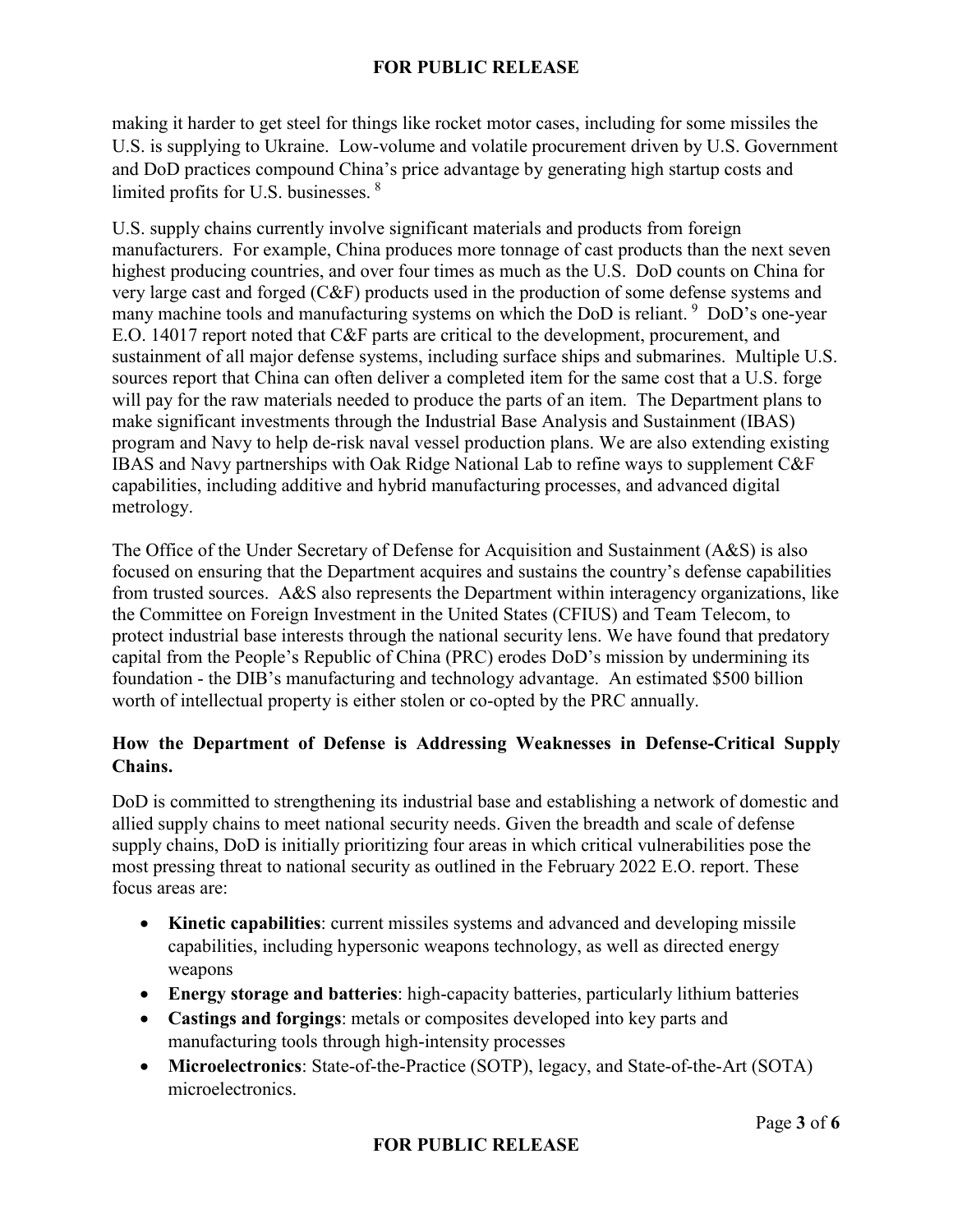This report also provides an update on the implementation of recommendations in DoD's Review of Critical Minerals and Materials, included in the 100-day response to E.O. 14017 published on June 8, 2021,<sup>[10](#page-5-9)</sup> such as the delegation of the authority to release stocks from the National Defense Stockpile to the USD(A&S) from the President in E.O. 14051. To date, DoD's investments in enhancing the U.S. rare earth supply chain resiliency have resulted in over \$140 million in commitments to address domestic rare earth element processing capabilities and capacity.

Underpinning all four key focus areas are strategic enablers that are required for mission success. Fragility or gaps in these enablers create operational and strategic risk, and addressing the challenges in each is critical to building overall supply chain resilience. The strategic enablers are:

- **Workforce**: trade skills through doctoral-level engineering skills
- **Cyber posture:** industrial security, counterintelligence, and cybersecurity
- **Manufacturing:** current manufacturing practices, as well as advanced technology like additive manufacturing
- **Small business:** the role of key members of DoD supply chains

Across all focus areas and enablers, the Department identified certain foundational recommendations that enhance and grow its industrial base, and that are critical to the Department's overall ability to make strategic informed acquisition and sustainment decisions. These recommendations are:

- **Build domestic production capacity:** For defense-critical supply chains, the U.S. is committed to ensuring that it has reliable and resilient production access within its domestic and allied DIB.
- **Engage with partners and allies:** The U.S. is collaborating with its international partners and allies to develop policies and arrangements that strengthen our DIBs and improve supply chain resilience.
- **Mitigate Foreign Ownership, Control, or Influence (FOCI) and safeguard markets:** The Department is committed to protecting its supply chains from adversarial FOCI by scaling efforts to identify and mitigate FOCI concerns.
- **Conduct data analysis:** DoD will continue to build on previous efforts to expand its supply chain visibility by collecting and organizing key data, facilitating better risk assessment.
- **Aggregate demand:** The Department will better signal to industry what the likely total demand is across multiple programs, so industry can better anticipate number of orders from year to year.
- **Develop common standards:** To leverage commercial sector innovations, and to embed modernizing technologies in weapon systems, DoD will work, where possible, to limit its use of military-unique requirements when developing performance requirements.
- **Update acquisition policies:** DoD should engage in efforts to develop a whole-ofgovernment strategy and implementation plan to engage with industry and Congress to

## **FOR PUBLIC RELEASE**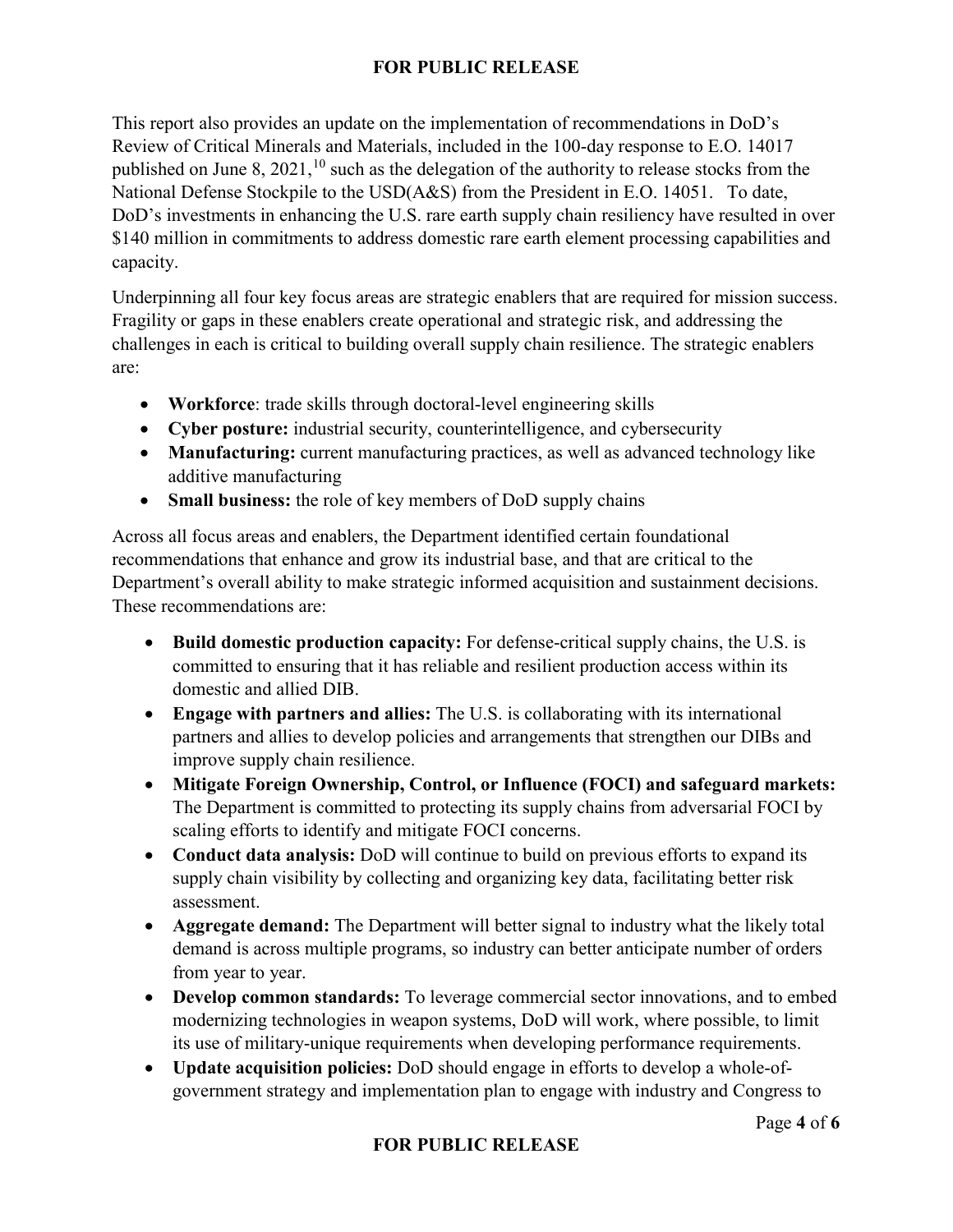determine which policy and regulatory changes would encourage expansion of capabilities.

#### **Efforts Underway to Improve Visibility into Defense Supply Chains.**

We recognize that we are addressing a problem 70 years in the making, and our current efforts are a down payment on a very large and complex set of challenges. Continuing to build supply chain resilience requires strategy, commitment, and collaboration. DoD is actively mapping the supply chains linked to the U.S. defense industrial base. This effort will begin with evaluating the data needed to inform real-time supply chain management decisions. Collecting and organizing key data will position the Department to maximize the use of analytic tools and mitigation strategies to proactively identify and address trends, vulnerabilities, and disruptions.

On August 30, 2021, the Under Secretary of Defense for Acquisition and Sustainment established a Supply Chain Resiliency Working Group to address systemic barriers currently limiting supply chain visibility, conduct resiliency assessments, and develop effective mitigation actions. Recognizing the diverse set of challenges facing different supply lines, DoD established five priority areas, aligned to the E.O. 14017 focus areas, to begin developing bespoke supply chain plans: castings and forgings; missiles and munitions; energy storage and batteries; strategic and critical materials; and microelectronics.

The U.S. government has also created a variety of entities designed to help companies coordinate more effectively across the U.S. industrial base, and improve defense supply chains. DoD will continue to support entities like the Defense Innovation Unit and DEFENSEWERX, which establish relationships with commercial suppliers and improves DoD's visibility into small and medium sized firms interested in integrating into DoD supply chains.

The Department is also leveraging and expanding all available investment authorities, to include the Defense Production Act (DPA), to maintain national defense capabilities such as the domestic production of strategic radiation-hardened electronics and the hypersonic weapon industrial base. If those capabilities are not available or viable domestically, the Department – in conjunction with other U.S. Government agencies – is working to encourage investments and funding for ally-sourced or near-shored capabilities.

DoD also works with industry to develop assurance and security standards for critical-defense industries like microelectronics. Aligning these types of standards helps ensure the mutual security and resiliency of commercial and DoD microelectronics supply chains, while also increasing industry's visibility into DoD's future technology needs.

Workers are a critical component of supply chains, and make them possible. In U.S. manufacturing, the gap between open positions and available workers is not expected to close, with an "estimated 2.1 million unfilled jobs by 2030." DoD continues to encourage careers and education in not only STEM fields but critical manufacturing jobs, horizontally and vertically through other Federal Government agencies and through state and local governments, including school districts. Closing the 2.1 million jobs gap will go a long way towards ensuring critical defense industries have the workers necessary to mitigate weaknesses in critical supply chains.

## **FOR PUBLIC RELEASE**